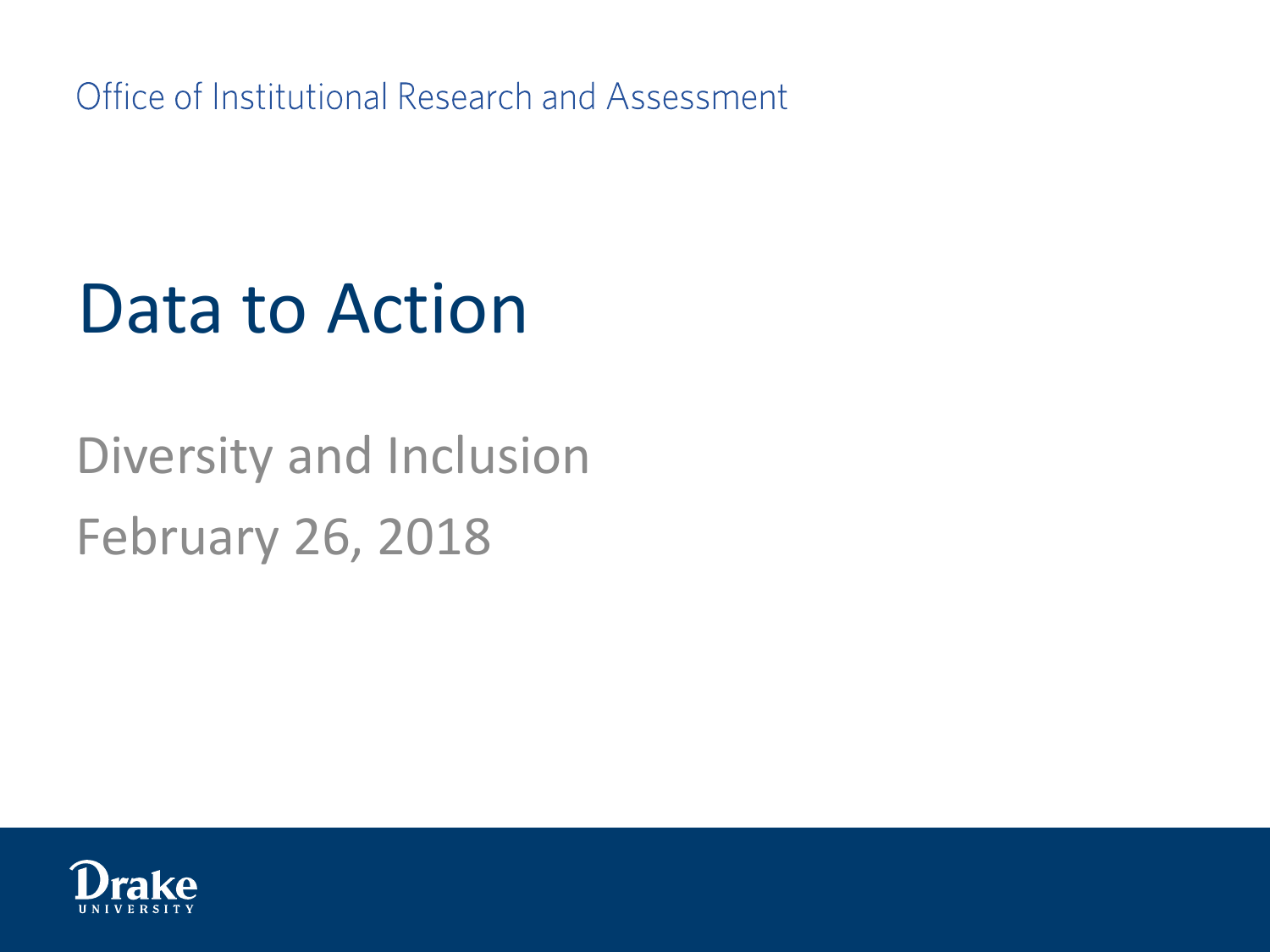#### Overview

- Dialogue around a difficult topic
- Understand ways that students experience Drake differently
- Identify strategies to help Drake create and sustain an inclusive campus community
- Limitations of presented data

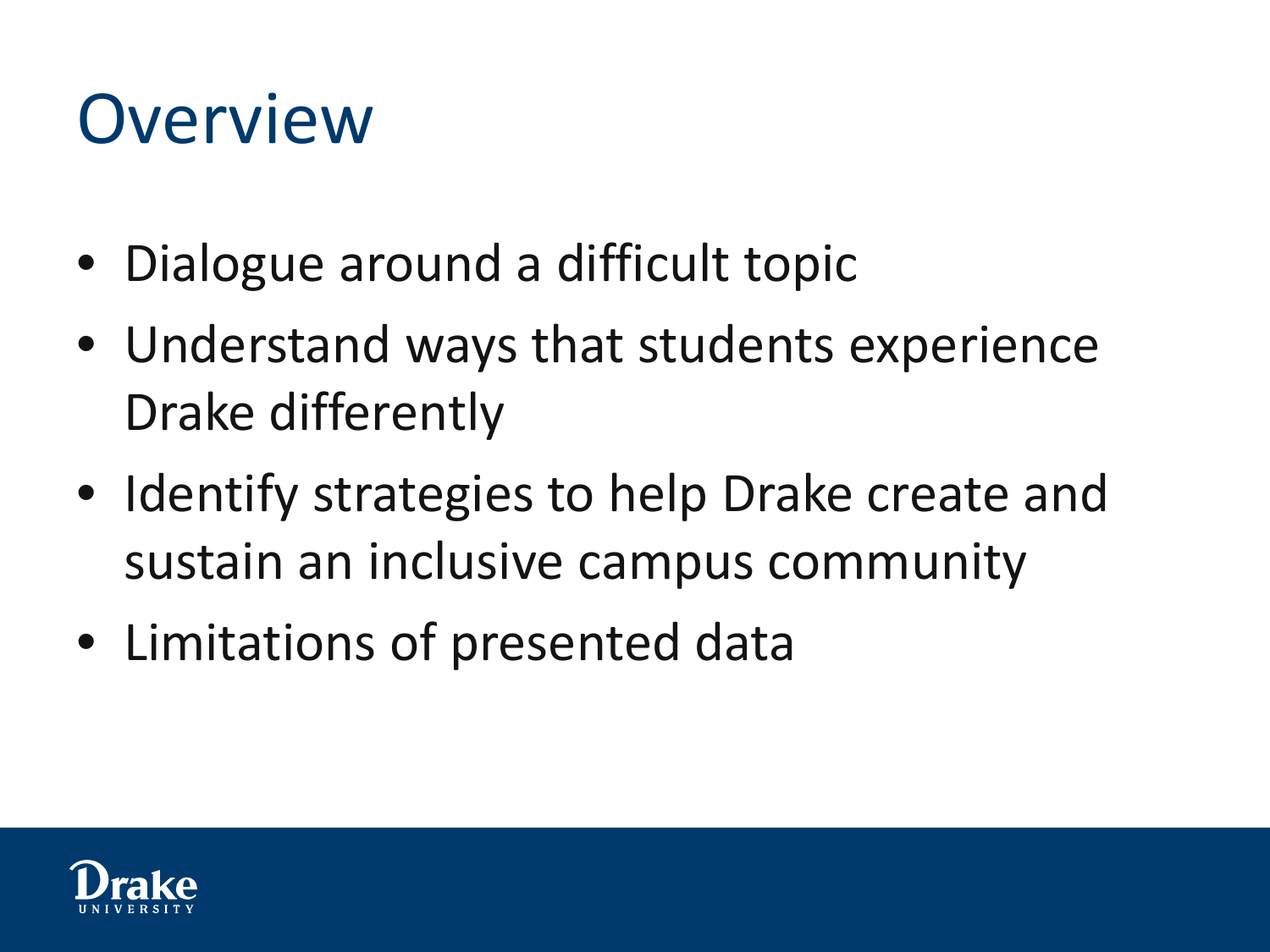# Sense of Belonging (MSL 2015)

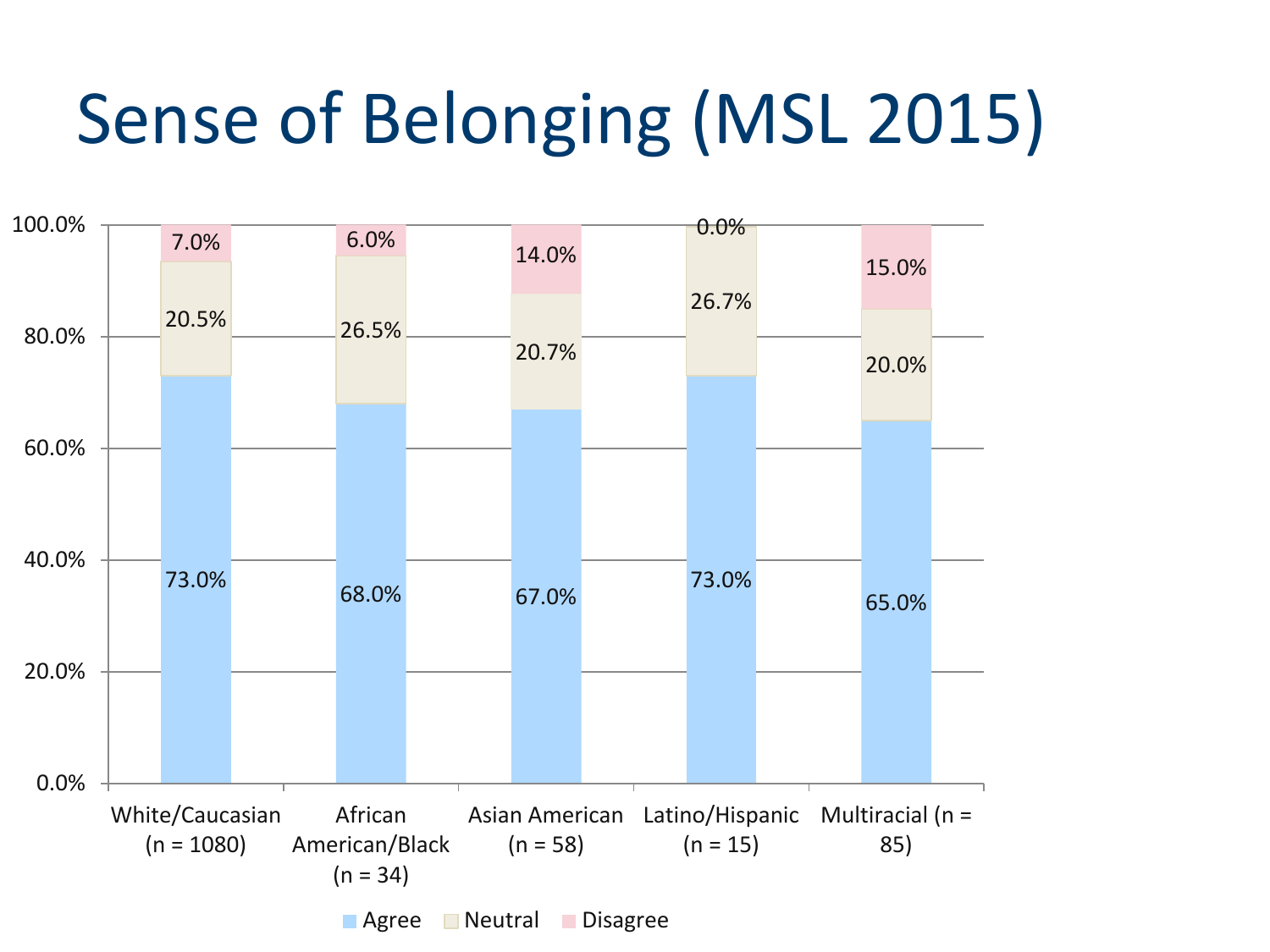#### Atmosphere of Prejudice (MSL)

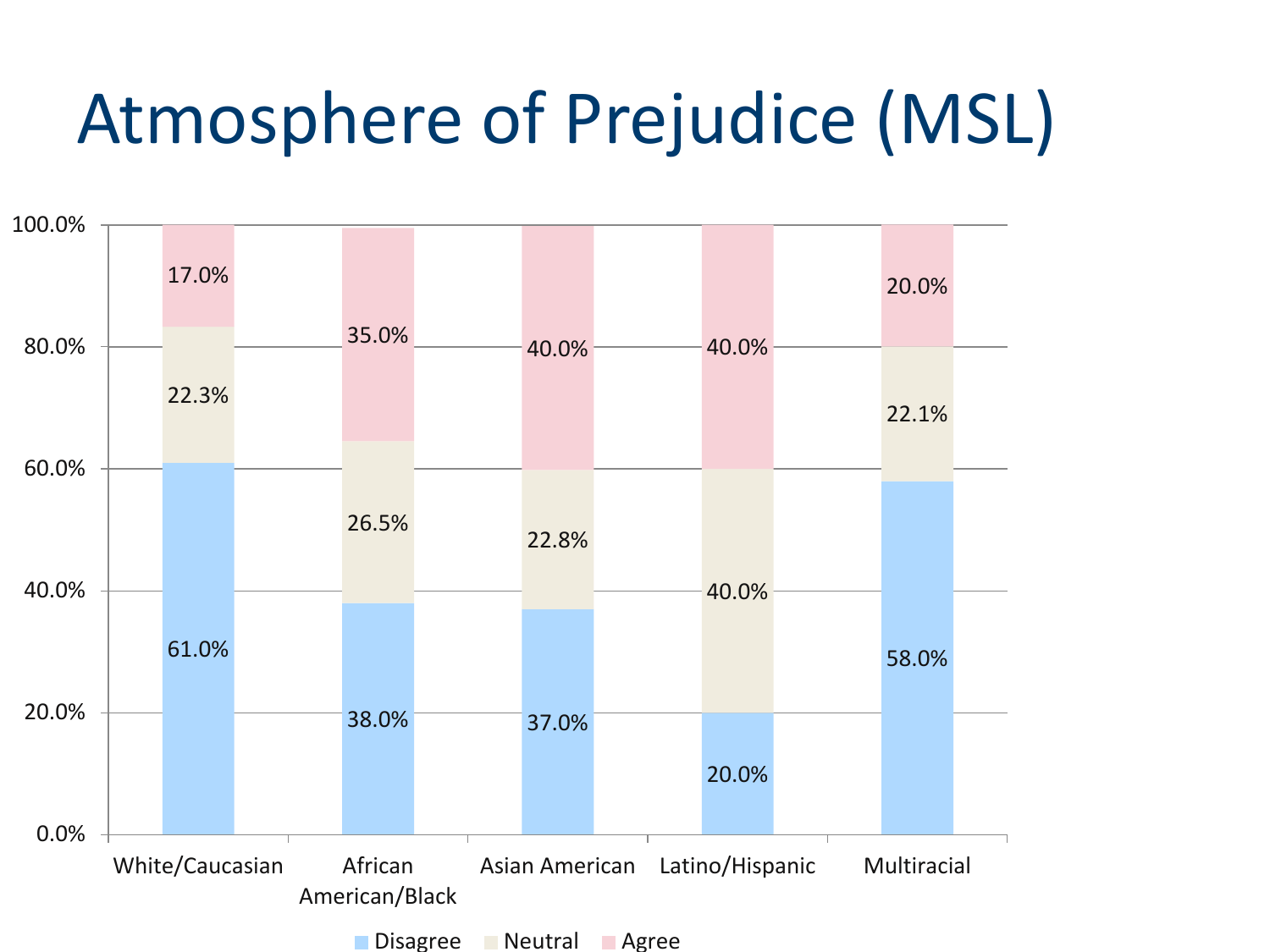# Dissatisfied with Quality of Classes

- Asian  $-5%$
- Black  $-12%$
- Hispanic 11%
- International 2%
- Multiracial 6%
- White  $-4\%$



Source: 2017 Drake Student Survey

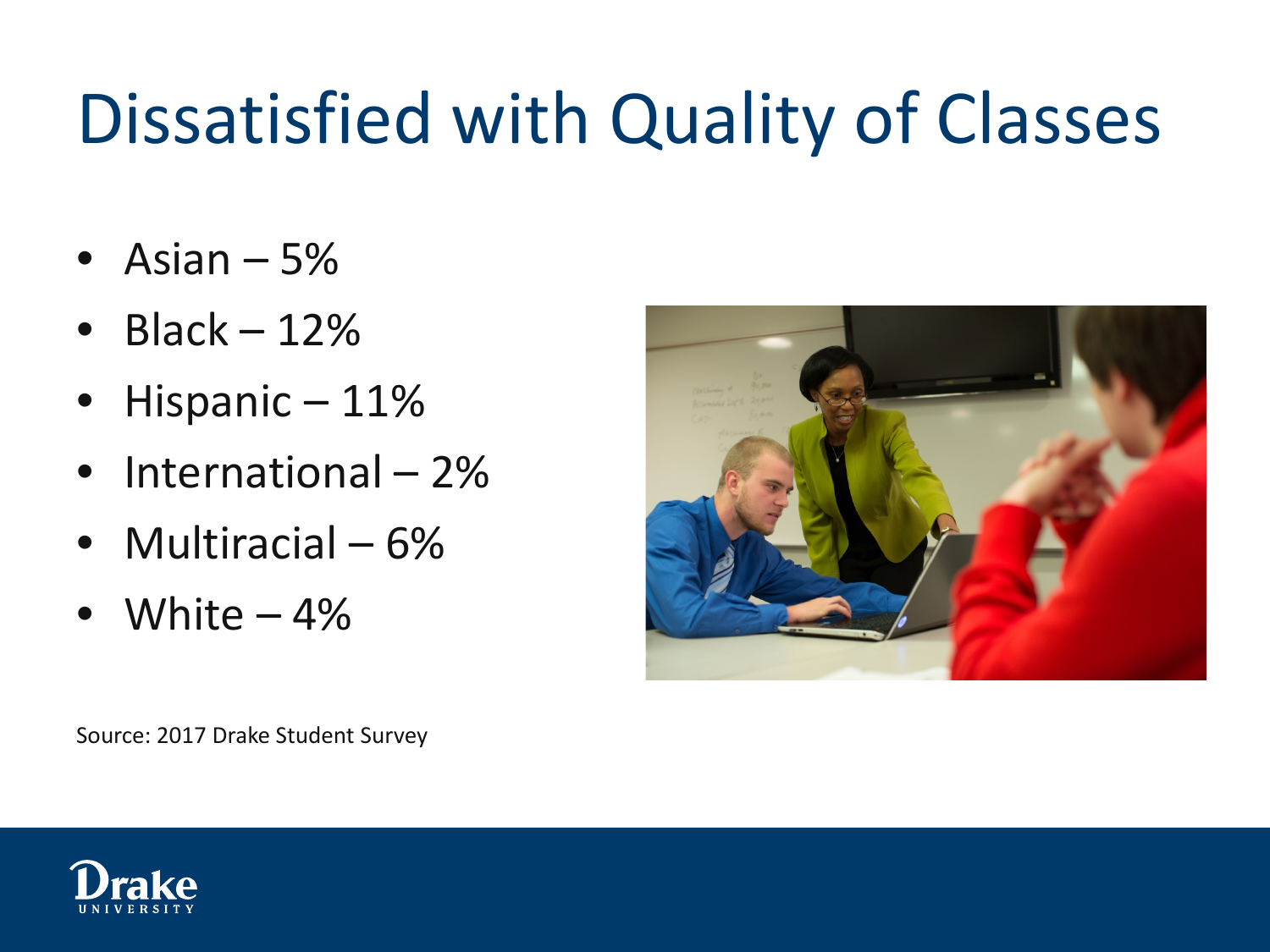## Educational Experience at Drake

% "Fair" or "Poor"

- Asian  $-17%$
- Black  $-36%$
- Hispanic 11%
- International 4%
- Multiracial 6%
- White  $-8%$

Source: 2017 Drake Student Survey



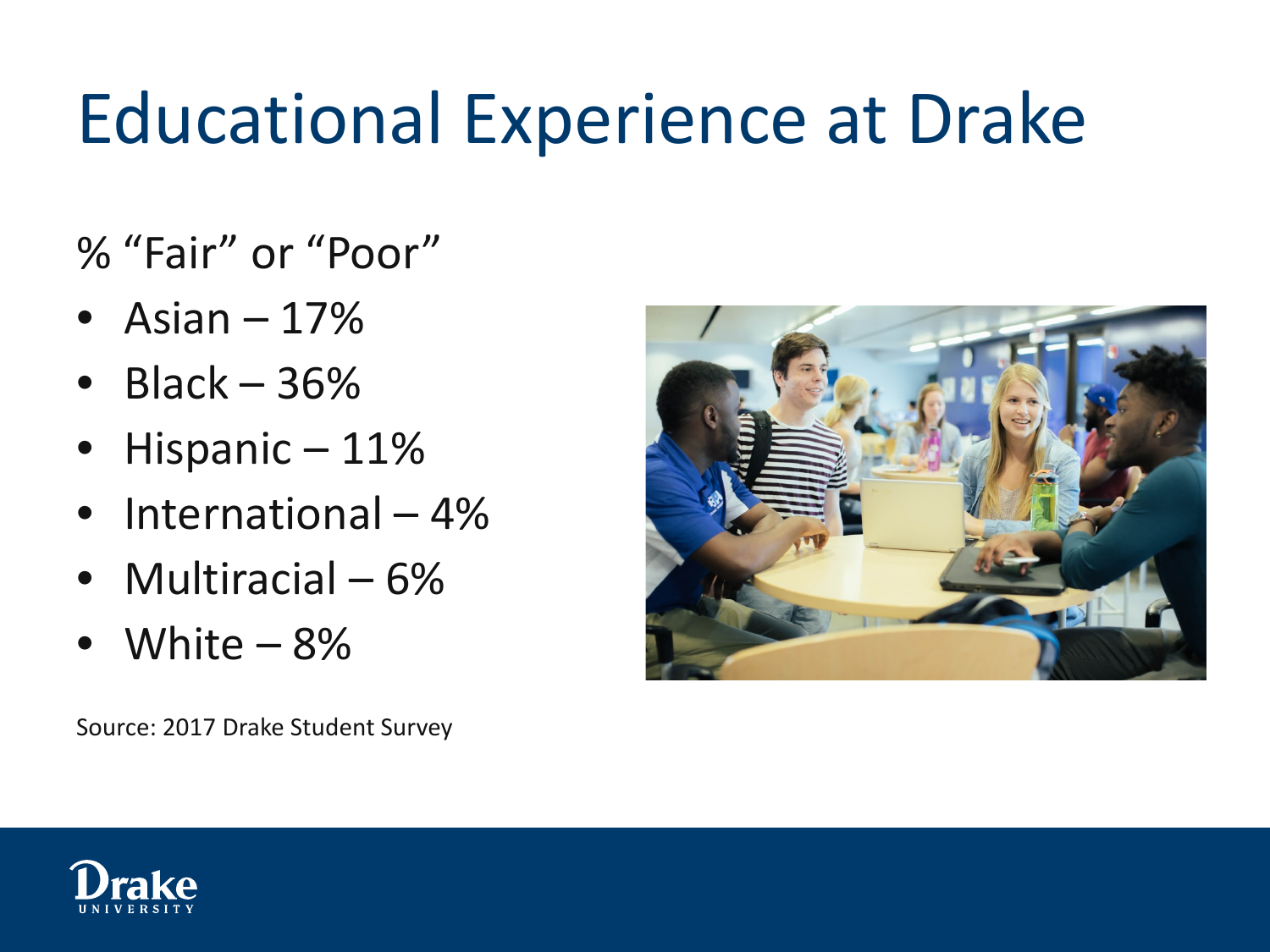# Student Engagement Behaviors/Perceptions by Group

|                                                                                                       | <b>Non-White</b><br><b>Domestic</b> | Int'l | <b>White</b> |
|-------------------------------------------------------------------------------------------------------|-------------------------------------|-------|--------------|
| Discussions with race or ethnicity other than<br>your own                                             | 82%                                 | 73%   | 65%          |
| Discussion with political views other than your<br>own                                                | 69%                                 | 64%   | 80%          |
| Included diverse perspectives in course<br>discussion or assignments                                  | 65%                                 | 50%   | 62%          |
| Tried to understand someone else's views by<br>imagining how an issue looks from other<br>perspective | 80%                                 | 91%   | 74%          |
| Institutional emphasis on encouraging contact<br>among students from different backgrounds            | 58%                                 | 60%   | 56%          |

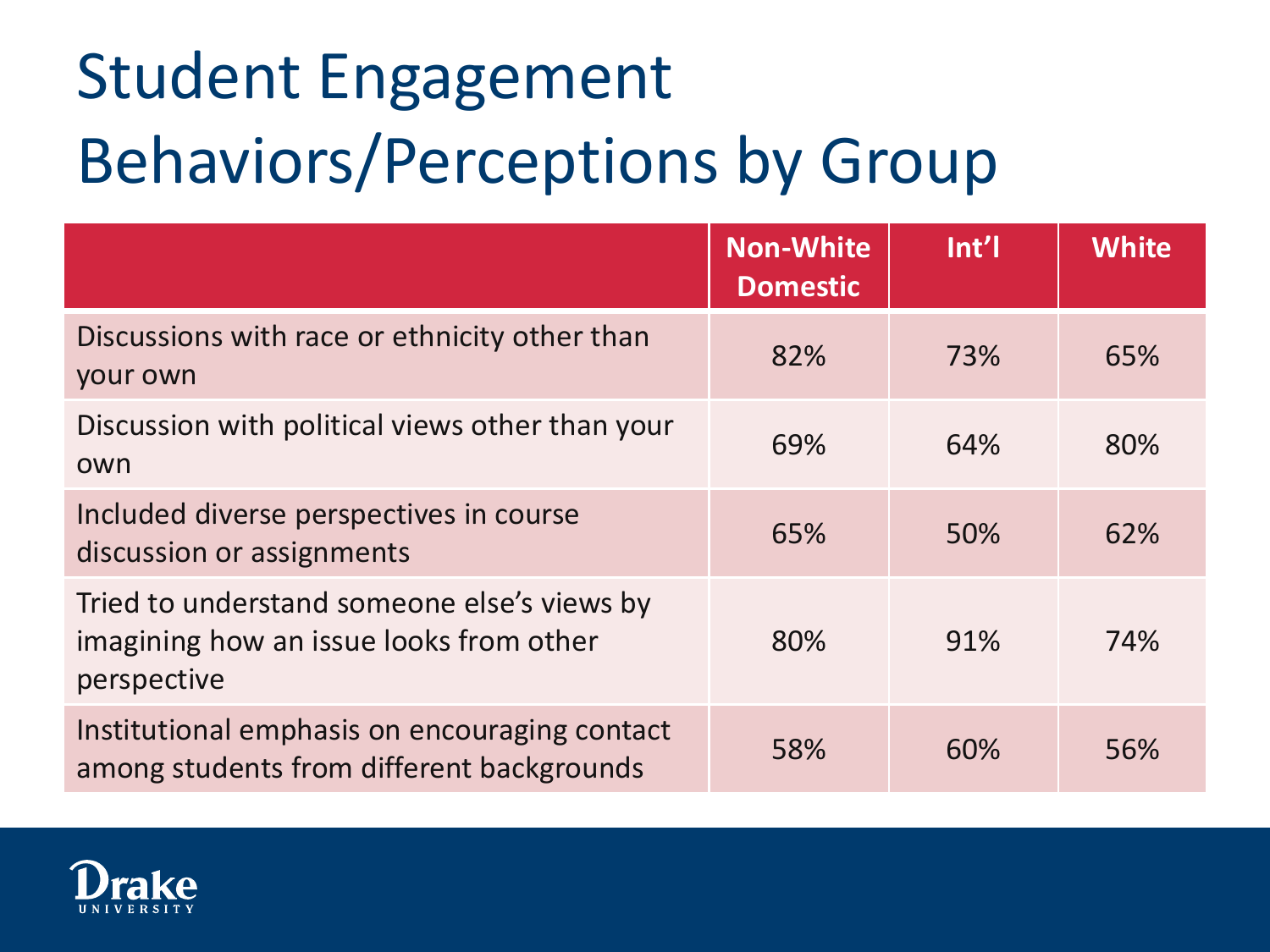# **Drake Domestic Students of Color**

**Overall Satisfaction Comparable to Slight Positive** 

**Engagement Indicators Comparable Overall Low Collaborative Learning** 

**High-Impact Practices Low Overall** 2/7 Significantly Low (-10%)

**Perceived Learning Gains Low Overall** 4/10 Significantly Low (-10%)